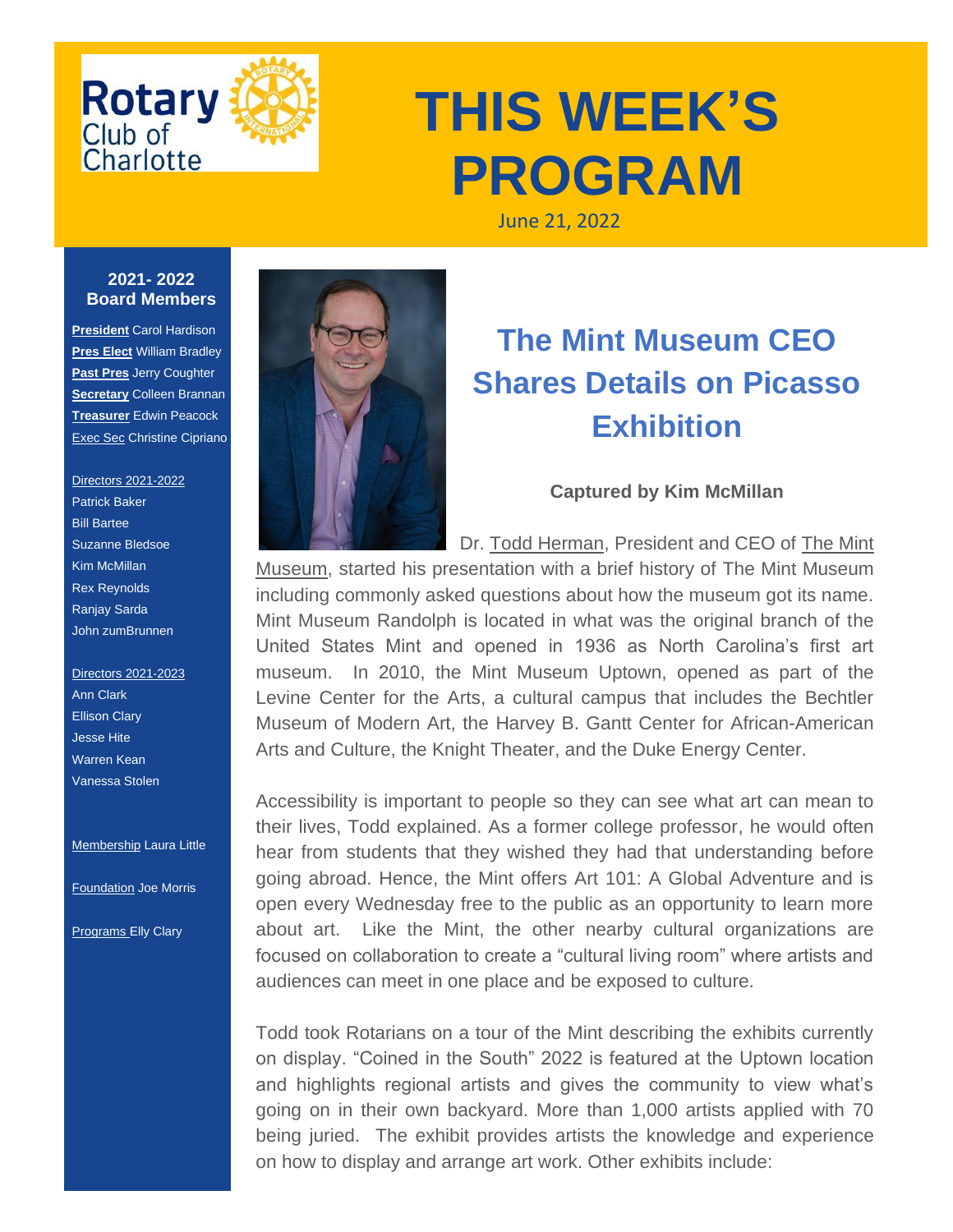- Constellation CLT, an exhibition series designed to connect visitors to The Mint Museum with artists in our community is currently featuring mixed-media sculptor Lydia Thompson whose primary work is ceramic, but she also creates sculpture out of paper and mixed media.
- *ark of bulrushes created* by Los Angeles-based artist Diedrick Brackens. Known for making colorful textiles, Brackens has developed a process of combining the tactility of yarn with the ethos of storytelling. For this exhibition, the artworks tell timeless narratives about emancipation and remediation through pattern, body, and the power of craft.
- American Made: Paintings and Sculpture from the DeMell Jacobsen Collection surveys two centuries of American creativity. The exhibition will feature approximately 100 paintings and eight sculptures presented in thematic sections. It begins with Colonial-era portraits by masters, such as Benjamin West, Thomas Sully, and Sarah Miriam Peale, and then moves on to highlight the development of mid-19<sup>th</sup>-century landscape painting.
- Fashion Reimagined will open December 2022 through July 2023 and will feature contemporary designers drawing inspiration from prior periods.

Coming February 11 and running through May 21, 2023, will be Picasso Landscapes: Out of Bounds featuring 45 Picasso paintings from his time in Paris and Barcelona. The Mint will be one of three museums in the world to host the exhibition and Charlotte will be the first and only city on the east coast, followed by Cincinnati and Denver.

Media attention will be huge along with dignitaries from France and Spain in attendance, along with an anticipated 100,000 plus visitors. There will be many collaborations with local cultural partners including: Charlotte Symphony, Bechtler Museum of Modern Art, Harvey B. Gantt Center for African-American Arts and Culture, Knight Theater, Charlotte Mecklenburg Library, and Charlotte Ballet.

Todd shared that actor Steve Martin once wrote a play about Picasso and that Theatre Charlotte will be producing it as part of the Picasso run. JazzArts will be performing some of the jazz that Picasso would have heard during his time in Paris.

Local artists will have the opportunity to respond to "Guernica Today," Picasso's painting based on the events of April 27, 1937, when Hitler's powerful German air force, acting in support of Franco, bombed the village of Guernica in northern Spain. It was history's first aerial saturation bombing of a civilian population. The Mint will have walls for artists to depict what the painting would look like today.

Also at the same time as the Picasso Landscapes exhibition will be Bearden/Picasso: Rhythms and Reverberations. Todd said that Romare Bearden had the chance to meet Picasso in Paris in the 1950s.